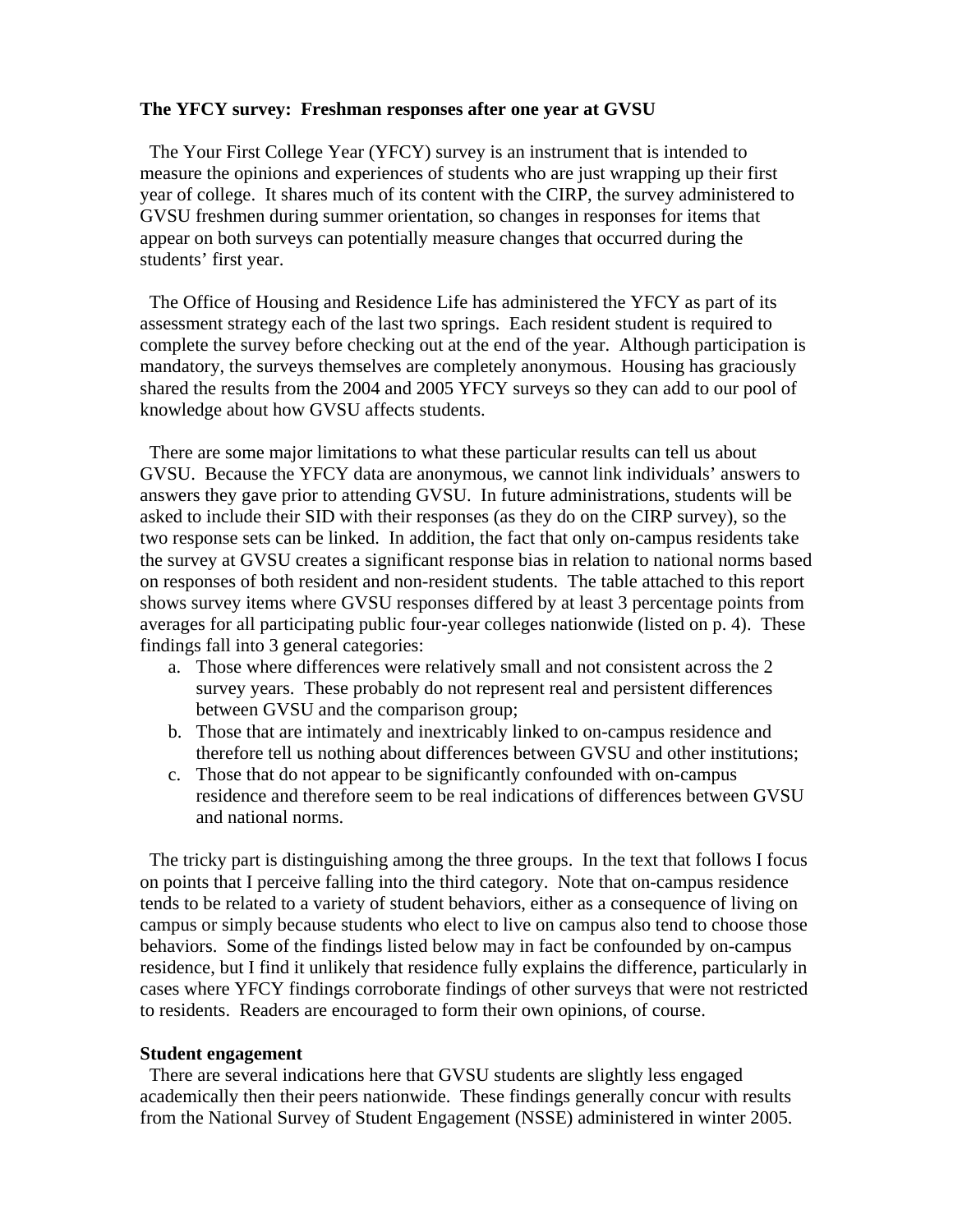- GVSU students interact less with faculty outside of class (both during and outside office hours) and with academic advisors.
- GVSU students were less likely to have performed volunteer work in the past year, particularly in 2004. On the other hand, students were more likely than national peers to express satisfaction with the opportunities for community service.
- GVSU students were more likely to say that they were frequently bored in class and more likely to indicate that they had skipped at least one class.
- In 2004, GVSU students were less likely to indicate that their courses had inspired them to think in new ways. In 2005 GVSU students' responses were similar to their peers'.
- GVSU students are less likely to have discussed course content with other students outside class.
- GVSU students are less likely to have received tutoring, to have participated in a learning community, to have received advice from an upperclassman, or to have worked with an advisor to select courses.
- Fewer GVSU students indicated that they received emotional support and encouragement from a professor.
- When asked in 2005, GVSU students indicated that their professors were interested in students' personal problems and appreciative of their academic preparation.

# **Satisfaction**

 The following indicators show considerable satisfaction among GVSU students with regard to quality of instruction and most student services. Results conform closely to those reported from our biennial survey of graduates.

- GVSU students are more satisfied with their overall college experience than their peers.
- GVSU students were quite satisfied with classroom and computer facilities.
- GVSU students express greater satisfaction with the Registrar's Office, the Housing Office, and Recreational facilities than their peers do.
- GVSU students were less satisfied with the Library than their peers.
- GVSU students also expressed less satisfaction with new student orientation.

# **Miscellaneous**

Here are some other findings of interest that don't fit into the categories above. Some may also be confounded with the residence issue.

- GVSU students were more likely to have participated in a demonstration
- GVSU students are more likely to have drunk wine or liquor
- GVSU students apparently witnessed less academic dishonesty than their peers.
- When the 2004 survey asked about the inclusion of various pedagogic techniques in their classes, GVSU students indicated less use of the techniques across the board. This could indicate a more balanced distribution of techniques at GVSU (i.e. all of the techniques are used "occasionally" but few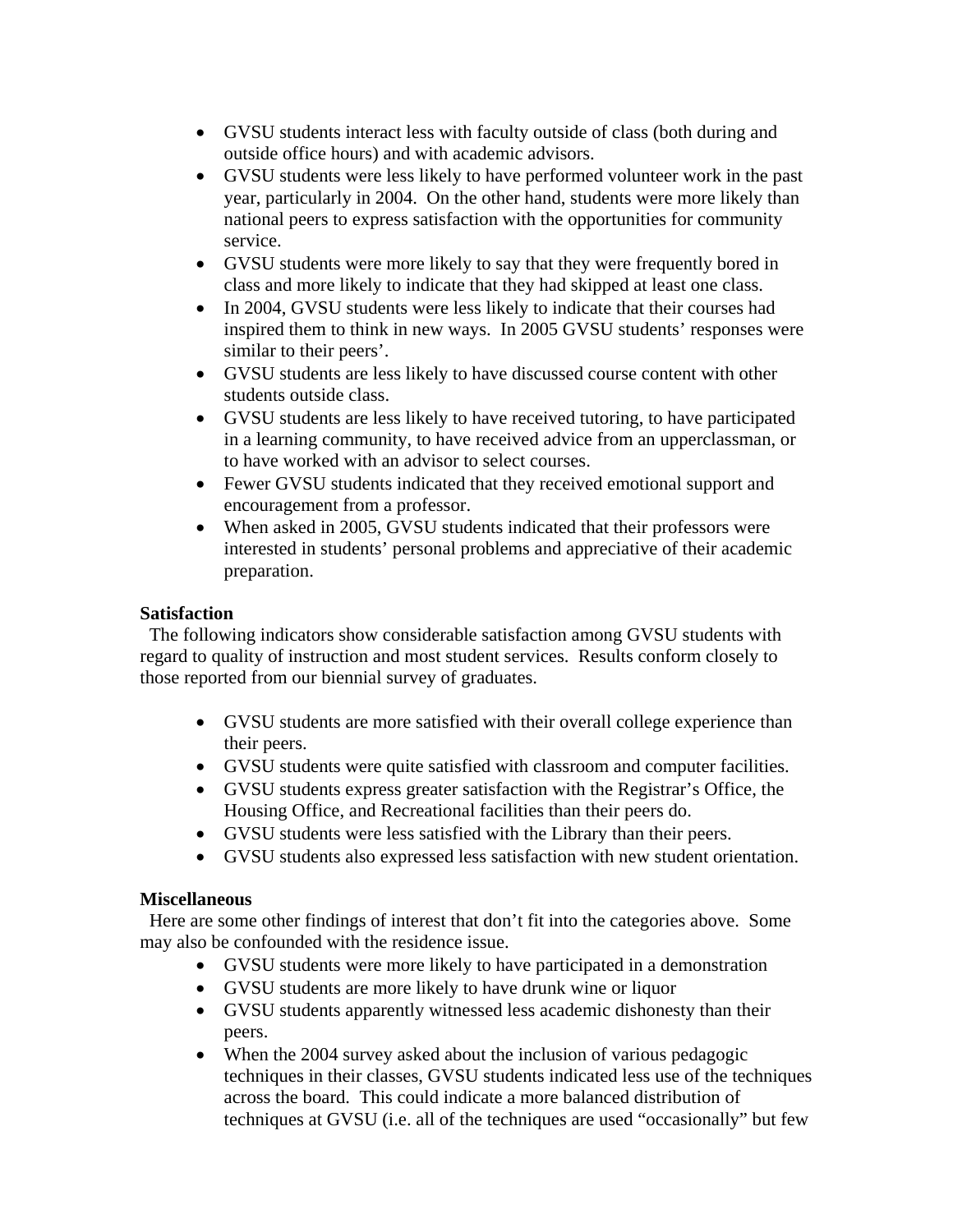are used "frequently"), or it could indicate that GVSU students interpret terms like "occasionally" and "frequently" differently than their peers. A last possibility, which I consider unlikely, is that we're just doing less in our classes.